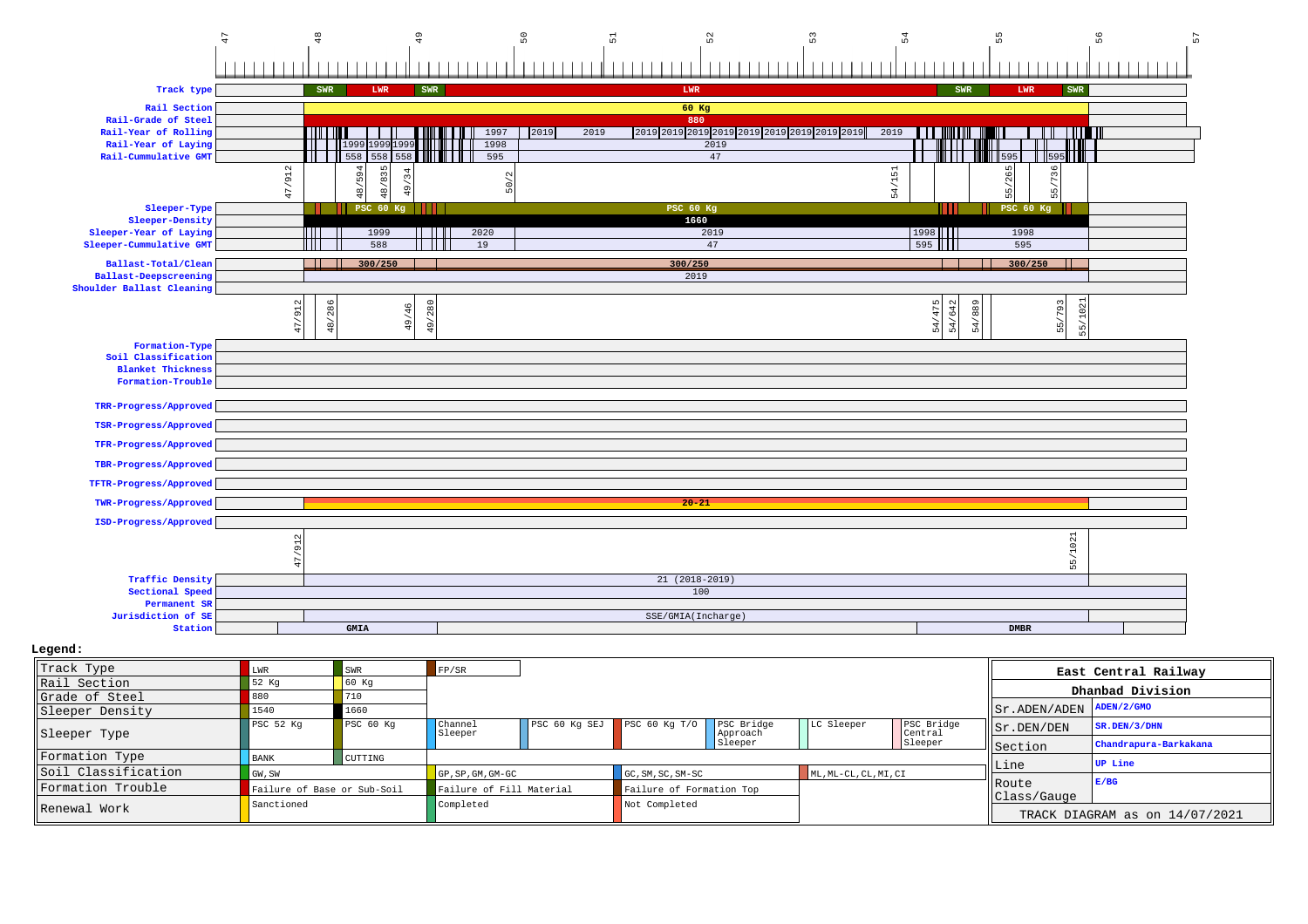|                                                                            | 57                | $_{58}$           | 59      | $\mathbb{S}^0$<br>$\overline{\omega}$ | $^{\circ}_{\circ}$  |            | $63\,$     | 64         | 59           | 66<br>57                   |
|----------------------------------------------------------------------------|-------------------|-------------------|---------|---------------------------------------|---------------------|------------|------------|------------|--------------|----------------------------|
|                                                                            |                   |                   |         |                                       |                     |            |            |            |              |                            |
| Track type                                                                 |                   |                   |         |                                       |                     |            |            |            |              | LWR<br><b>SWR</b>          |
| Rail Section                                                               |                   |                   |         |                                       |                     |            |            |            |              | 60 Kg                      |
| Rail-Grade of Steel                                                        |                   |                   |         |                                       |                     |            |            |            |              | 880                        |
| Rail-Year of Rolling                                                       |                   |                   |         |                                       |                     |            |            |            |              | 2020 2020                  |
| Rail-Year of Laying<br>Rail-Cummulative GMT                                |                   |                   |         |                                       |                     |            |            |            |              | 2020<br>12                 |
|                                                                            |                   |                   |         |                                       |                     |            |            |            | 65/938       | /724<br>66                 |
| Sleeper-Type                                                               |                   |                   |         |                                       |                     |            |            |            |              | PSC 60 Kg                  |
| Sleeper-Density                                                            |                   |                   |         |                                       |                     |            |            |            |              | 1660                       |
| Sleeper-Year of Laying                                                     |                   |                   |         |                                       |                     |            |            |            |              | 2020<br>12                 |
| Sleeper-Cummulative GMT                                                    |                   |                   |         |                                       |                     |            |            |            |              |                            |
| Ballast-Total/Clean                                                        |                   |                   |         |                                       |                     |            |            |            |              | 300/250                    |
| Ballast-Deepscreening<br>Shoulder Ballast Cleaning                         |                   |                   |         |                                       |                     |            |            |            |              | 2020                       |
|                                                                            |                   |                   |         |                                       |                     |            |            |            | 65/938       |                            |
| Formation-Type                                                             |                   |                   |         |                                       |                     |            |            |            |              |                            |
| Soil Classification<br><b>Blanket Thickness</b>                            |                   |                   |         |                                       |                     |            |            |            |              |                            |
| Formation-Trouble                                                          |                   |                   |         |                                       |                     |            |            |            |              |                            |
|                                                                            |                   |                   |         |                                       |                     |            |            |            |              |                            |
| TRR-Progress/Approved                                                      |                   |                   |         |                                       |                     |            |            |            |              |                            |
| TSR-Progress/Approved                                                      |                   |                   |         |                                       |                     |            |            |            |              |                            |
| TFR-Progress/Approved                                                      |                   |                   |         |                                       |                     |            |            |            |              |                            |
| TBR-Progress/Approved                                                      |                   |                   |         |                                       |                     |            |            |            |              |                            |
| TFTR-Progress/Approved                                                     |                   |                   |         |                                       |                     |            |            |            |              |                            |
| TWR-Progress/Approved                                                      |                   |                   |         |                                       |                     |            |            |            |              |                            |
| ISD-Progress/Approved                                                      |                   |                   |         |                                       |                     |            |            |            |              |                            |
|                                                                            |                   |                   |         |                                       |                     |            |            |            | 65/938       | 66/480                     |
| <b>Traffic Density</b>                                                     |                   |                   |         |                                       | $9.826$ (2014-2015) |            |            |            |              |                            |
| Sectional Speed                                                            |                   |                   |         |                                       | 100                 |            |            |            |              | 80                         |
| Permanent SR                                                               |                   |                   |         |                                       |                     |            |            |            |              | SSE/GMIA(Incharge)         |
|                                                                            |                   |                   |         |                                       |                     |            |            |            |              |                            |
| Jurisdiction of SE<br>Station                                              |                   |                   |         |                                       |                     |            |            |            |              | ${\tt DNEA}$               |
|                                                                            |                   |                   |         |                                       |                     |            |            |            |              |                            |
|                                                                            | LWR               | ${\tt SWR}$       | FP/SR   |                                       |                     |            |            |            |              |                            |
|                                                                            | 52 Kg             | 60 Kg             |         |                                       |                     |            |            |            |              | East Central Railway       |
|                                                                            | 880               | 710               |         |                                       |                     |            |            |            |              | Dhanbad Division           |
| Legend:<br>Track Type<br>Rail Section<br>Grade of Steel<br>Sleeper Density | 1540<br>PSC 52 Kg | 1660<br>PSC 60 Kg | Channel | PSC 60 Kg SEJ                         | PSC 60 Kg T/O       | PSC Bridge | LC Sleeper | PSC Bridge | Sr.ADEN/ADEN | ADEN/2/GMO<br>SR.DEN/3/DHN |

| Sleeper Type        | PSC 52 Kg                   | PSC 60 Kq | Channel<br>Sleeper              |                                                      | PSC 60 Kg SEJ PSC 60 Kg T/O PSC Bridge | Approach | LC Sleeper            | PSC Bridge<br>Central | Sr.DEN/DEN                     | SK.DEN/3/DHN          |
|---------------------|-----------------------------|-----------|---------------------------------|------------------------------------------------------|----------------------------------------|----------|-----------------------|-----------------------|--------------------------------|-----------------------|
|                     |                             |           |                                 |                                                      |                                        | Sleeper  |                       | Sleeper               | <b>Section</b>                 | Chandrapura-Barkakana |
| Formation Type      | <b>BANK</b>                 | CUTTING   |                                 |                                                      |                                        |          |                       |                       |                                | UP Line               |
| soil Classification | GW, SW                      |           | $\overline{GP}$ . SP. GM. GM-GC |                                                      | GC.SM.SC.SM-SC                         |          | ML, ML-CL, CL, MI, CI |                       | Line                           |                       |
| lFormation Trouble  | Failure of Base or Sub-Soil |           |                                 | Failure of Formation Top<br>Failure of Fill Material |                                        |          |                       |                       | Route                          | E/BG                  |
|                     | Sanctioned                  |           | Completed                       |                                                      | Not Completed                          |          |                       |                       | lclass/Gauge                   |                       |
| Renewal Work        |                             |           |                                 |                                                      |                                        |          |                       |                       | TRACK DIAGRAM as on 14/07/2021 |                       |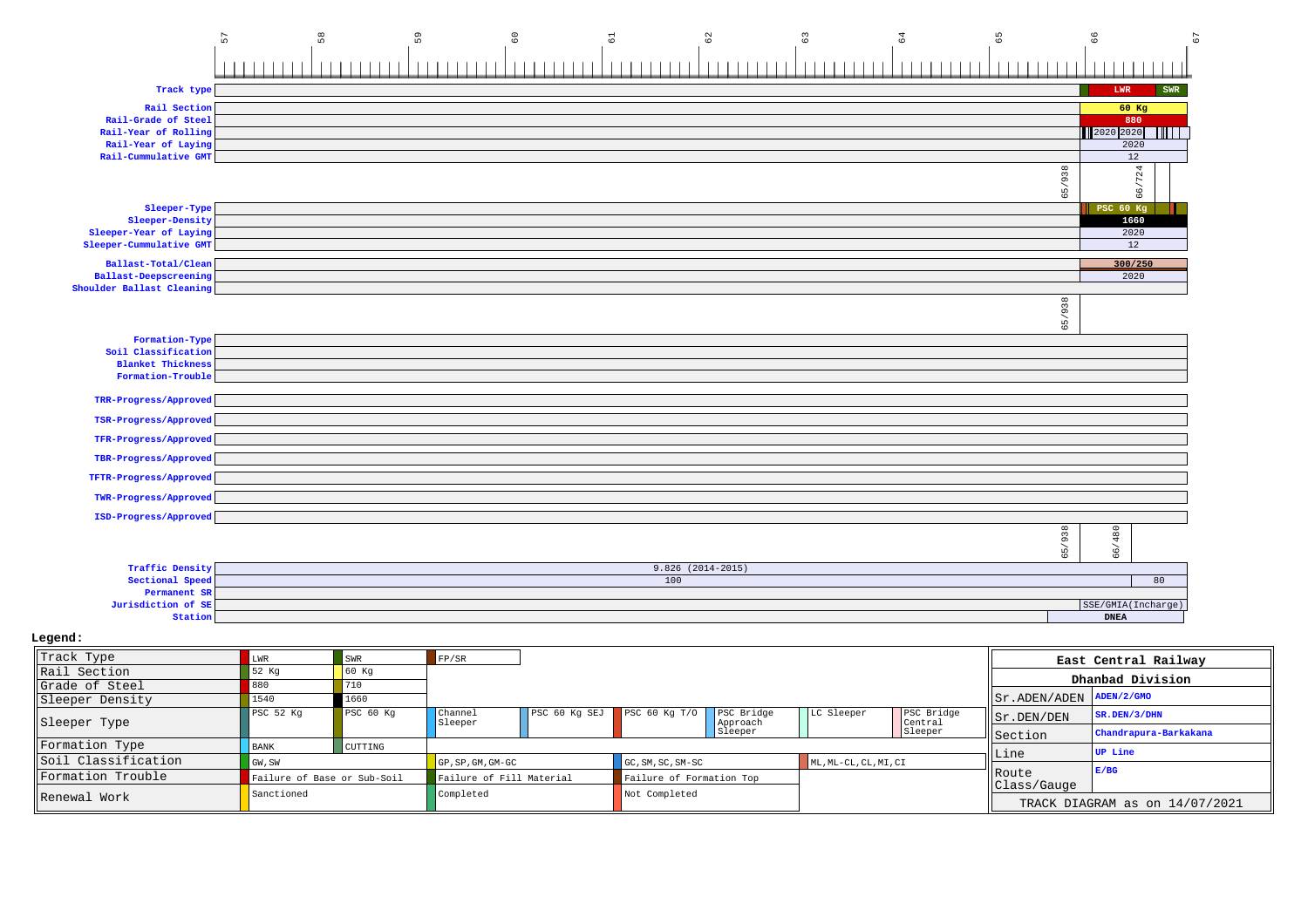

 **Legend:**

| Track Type          | LWR         | <b>SWR</b>                  | FP/SR                            |                 |                          |                        |            |                       |                              | East Central Railway           |
|---------------------|-------------|-----------------------------|----------------------------------|-----------------|--------------------------|------------------------|------------|-----------------------|------------------------------|--------------------------------|
| Rail Section        | 52 Kg       |                             |                                  |                 |                          |                        |            |                       |                              | Dhanbad Division               |
| Grade of Steel      | 880         | 710                         |                                  |                 |                          |                        |            |                       |                              |                                |
| Sleeper Density     | 1540        | 1660                        |                                  |                 |                          |                        |            |                       | Sr.ADEN/ADEN                 | ADEN/2/GMO                     |
| Sleeper Type        | PSC 52 Kq   | PSC 60 Kq                   | Channel<br>Sleeper               | $PSC$ 60 Kg SEJ | PSC $60$ Kq $T/0$        | PSC Bridge<br>Approach | LC Sleeper | PSC Bridge<br>Central | Sr.DEN/DEN                   | SR.DEN/3/DHN                   |
|                     |             |                             |                                  |                 |                          | Sleeper                |            | Sleeper               | Section                      | Chandrapura-Barkakana          |
| Formation Type      | <b>BANK</b> | CUTTING                     |                                  |                 |                          |                        |            |                       | lLine                        | UP Line                        |
| Soil Classification | GW, SW      |                             | $GP$ , $SP$ , $GM$ , $GM$ - $GC$ |                 | GC, SM, SC, SM-SC        |                        |            | ML, ML-CL, CL, MI, CI |                              |                                |
| Formation Trouble   |             | Failure of Base or Sub-Soil | Failure of Fill Material         |                 | Failure of Formation Top |                        |            |                       | <b>IRoute</b><br>Class/Gauge | E/BG                           |
| Renewal Work        | Sanctioned  |                             | Completed                        |                 | Not Completed            |                        |            |                       |                              | TRACK DIAGRAM as on 14/07/2021 |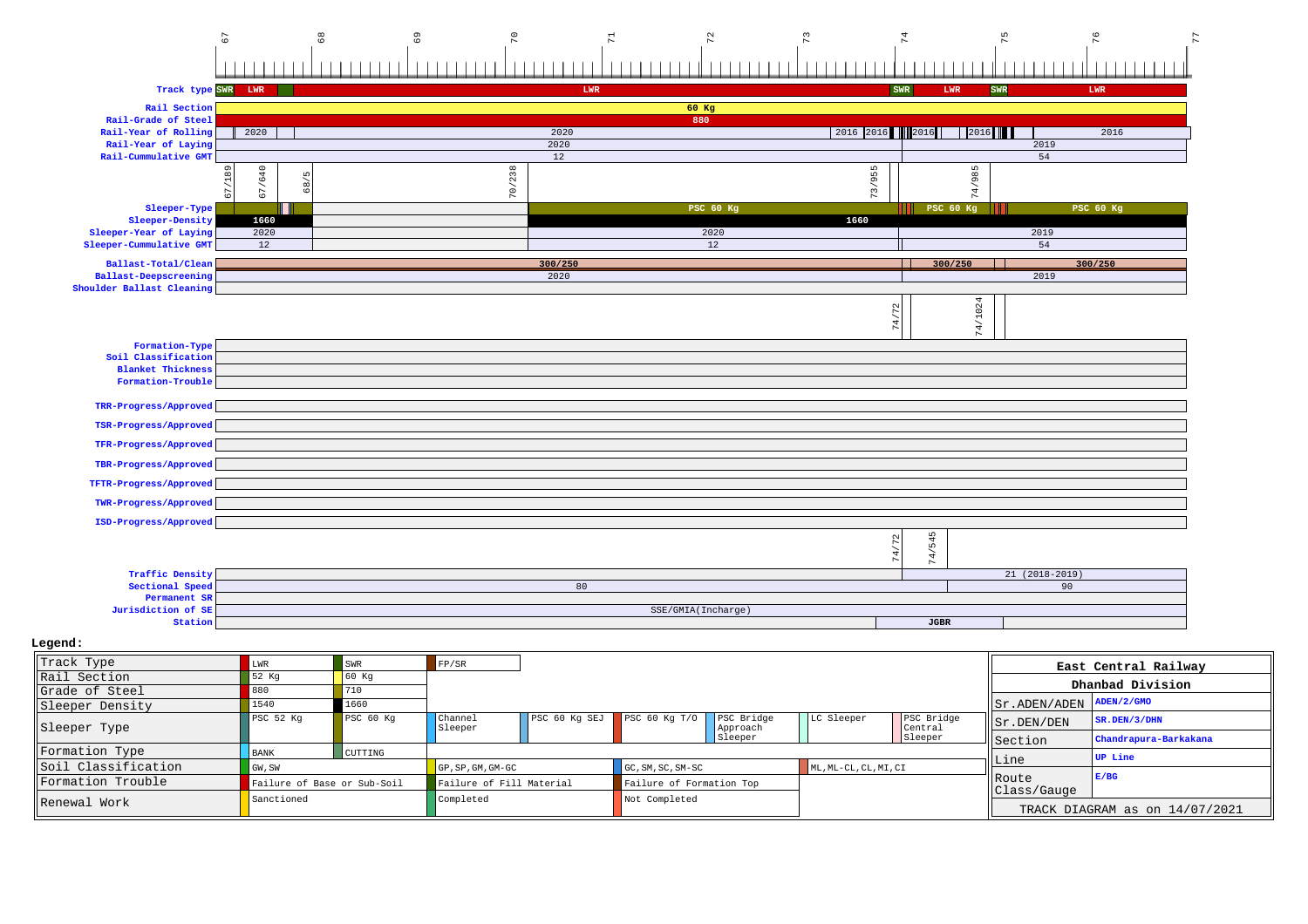| $\overline{7}$                              | 78               | 64                         | $^{\circ}_{\rm 80}$           | $\overline{a}$  | 82                 | $_{\rm 83}$ | 84                                 | 85               | 86               |  |
|---------------------------------------------|------------------|----------------------------|-------------------------------|-----------------|--------------------|-------------|------------------------------------|------------------|------------------|--|
|                                             |                  |                            |                               |                 |                    |             |                                    |                  |                  |  |
| Track type                                  | LWR              | SWR                        | SWR<br>LWR                    |                 | LWR                |             |                                    | SWR              | LWR              |  |
| Rail Section                                |                  |                            |                               |                 | 60 Kg              |             |                                    |                  |                  |  |
| Rail-Grade of Steel                         |                  |                            |                               |                 | 880                |             |                                    |                  |                  |  |
| Rail-Year of Rolling                        | 2016             | <u> I wa mai kuto wa m</u> | <u>TIIN TIIN TIID</u><br>2016 |                 | 2016               |             |                                    | 2020             | TITL<br>2020     |  |
| Rail-Year of Laying<br>Rail-Cummulative GMT |                  | 2019<br>54                 |                               |                 | 2018<br>56         |             |                                    | 2020<br>30       | 2020<br>12<br>14 |  |
|                                             |                  |                            |                               |                 |                    |             |                                    |                  |                  |  |
|                                             |                  | 78/690                     | 196<br>/827                   |                 |                    |             | /185<br>/660                       | 85/604           |                  |  |
|                                             |                  |                            | 79.<br>$\overline{80}$        |                 |                    |             | $\overline{84}$<br>$\overline{84}$ |                  |                  |  |
| Sleeper-Type                                | <b>PSC 60 Kg</b> |                            | <b>PSC 60 Kg</b>              |                 | <b>PSC 60 Kg</b>   |             |                                    | <b>PSC 60 Kg</b> | <b>PSC 60 Kg</b> |  |
| Sleeper-Density                             |                  |                            |                               |                 | 1660               |             |                                    |                  |                  |  |
| Sleeper-Year of Laying                      |                  | 2019                       |                               |                 |                    | 2018<br>56  |                                    |                  | 2020<br>14       |  |
| Sleeper-Cummulative GMT                     |                  | 54                         |                               |                 |                    |             |                                    |                  | 12               |  |
| Ballast-Total/Clean                         | 300/250          | 250/200                    | 300/250                       |                 | 300/250            |             |                                    | 300/250          | 320/300          |  |
| <b>Ballast-Deepscreening</b>                |                  | 2019                       |                               |                 |                    | 2018        |                                    |                  | 2020             |  |
| Shoulder Ballast Cleaning                   |                  |                            |                               |                 |                    |             |                                    |                  |                  |  |
|                                             | 78/126           | 78/938                     | 79/903<br>96                  |                 |                    |             | 4/660                              |                  | $^{96}$          |  |
|                                             |                  |                            | 80/1                          |                 |                    |             | $\infty$                           |                  | 86/              |  |
| Formation-Type                              |                  |                            |                               |                 |                    |             |                                    |                  |                  |  |
| Soil Classification                         |                  |                            |                               |                 |                    |             |                                    |                  |                  |  |
| <b>Blanket Thickness</b>                    |                  |                            |                               |                 |                    |             |                                    |                  |                  |  |
| Formation-Trouble                           |                  |                            |                               |                 |                    |             |                                    |                  |                  |  |
| TRR-Progress/Approved                       |                  |                            |                               |                 |                    |             |                                    |                  |                  |  |
| TSR-Progress/Approved                       |                  |                            |                               |                 |                    |             |                                    |                  |                  |  |
| TFR-Progress/Approved                       |                  |                            |                               |                 |                    |             |                                    |                  |                  |  |
| TBR-Progress/Approved                       |                  |                            |                               |                 |                    |             |                                    |                  |                  |  |
| TFTR-Progress/Approved                      |                  |                            |                               |                 |                    |             |                                    |                  |                  |  |
| TWR-Progress/Approved                       |                  |                            |                               |                 |                    |             |                                    |                  |                  |  |
| ISD-Progress/Approved                       |                  |                            |                               |                 |                    |             |                                    |                  |                  |  |
|                                             |                  |                            |                               |                 |                    |             |                                    | 708              | 8                |  |
|                                             |                  |                            |                               |                 |                    |             |                                    | 85               | 98               |  |
| <b>Traffic Density</b>                      |                  |                            |                               | $21(2018-2019)$ |                    |             |                                    |                  |                  |  |
| Sectional Speed                             |                  |                            |                               |                 | 90                 |             |                                    |                  |                  |  |
| Permanent SR                                |                  |                            |                               |                 |                    |             |                                    |                  |                  |  |
| Jurisdiction of SE                          |                  |                            |                               |                 | SSE/GMIA(Incharge) |             |                                    |                  |                  |  |
| Station                                     |                  |                            | $C\texttt{NPR}$               |                 |                    |             |                                    | <b>KRMT</b>      |                  |  |

 **Legend:**

| Track Type          | LWR                         | <b>SWR</b> | FP/SR                            |               |                          |                        |                       |                       |                                | East Central Railway  |  |
|---------------------|-----------------------------|------------|----------------------------------|---------------|--------------------------|------------------------|-----------------------|-----------------------|--------------------------------|-----------------------|--|
| Rail Section        | 52 Kg                       |            |                                  |               |                          |                        |                       |                       |                                | Dhanbad Division      |  |
| Grade of Steel      |                             | 710        |                                  |               |                          |                        |                       |                       |                                |                       |  |
| Sleeper Density     | 1540                        | 1660       |                                  |               |                          |                        |                       |                       | Sr.ADEN/ADEN                   | ADEN/2/GMO            |  |
| Sleeper Type        | PSC 52 Kq                   | PSC 60 Kq  | Channel<br>Sleeper               | PSC 60 Kg SEJ | PSC 60 Kg $T/O$          | PSC Bridge<br>Approach | LC Sleeper            | PSC Bridge<br>Central | Sr.DEN/DEN                     | SR.DEN/3/DHN          |  |
|                     |                             |            |                                  |               |                          | Sleeper                |                       | Sleeper               | Section                        | Chandrapura-Barkakana |  |
| Formation Type      | <b>BANK</b>                 | CUTTING    |                                  |               |                          |                        |                       |                       |                                | <b>UP</b> Line        |  |
| Soil Classification | GW, SW                      |            | $GP$ , $SP$ , $GM$ , $GM$ - $GC$ |               | GC, SM, SC, SM-SC        |                        | ML, ML-CL, CL, MI, CI |                       | Line                           |                       |  |
| Formation Trouble   | Failure of Base or Sub-Soil |            | Failure of Fill Material         |               | Failure of Formation Top |                        |                       |                       | Route                          | E/BG                  |  |
| Renewal Work        | Sanctioned                  |            | Completed                        |               |                          | Not Completed          |                       |                       | Class/Gauge                    |                       |  |
|                     |                             |            |                                  |               |                          |                        |                       |                       | TRACK DIAGRAM as on 14/07/2021 |                       |  |